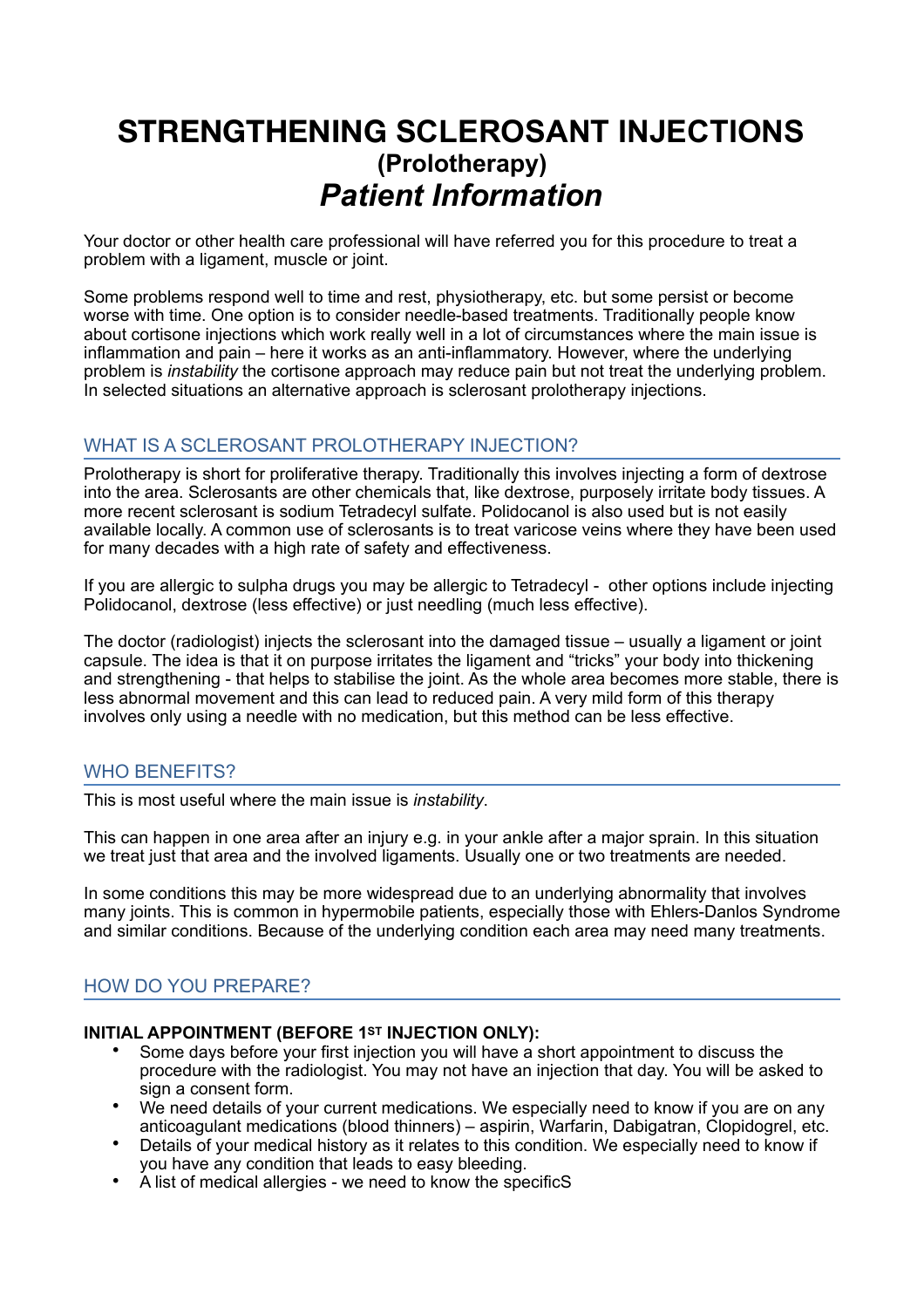#### **BEFORE THE INJECTION DAY APPOINTMENT:**

- If you are on any anti-inflammatory medications you should stop these 24 hours before your injection appointment. You will need to take other medications for pain. (See "HOW DO YOU MANAGE PAIN?")
- Eat and drink as normal
- **Arrange for someone to drive you home from the appointment**
- One hour before your appointment, take a dose of your usual pain medication (See "HOW DO YOU MANAGE PAIN?")

#### WHAT HAPPENS DURING THE PROCEDURE?

The doctor will:

- Review your doctor's referral and confirm your expectations
- Review and discuss your list of current medications and medical history
- Confirm the consent form you have signed and discuss any questions<br>• Examine the area and carry out a brief ultrasound examination to asso
- Examine the area and carry out a brief ultrasound examination to assess the details of the problem and to plan the procedure. The area for treatment will be marked on your skin with a pen. This will wash off later.
- Clean each injection point on your skin with antiseptic
- Inject (usually) a small amount of local anaesthetic
- Use ultrasound (in many cases) to help guide the needle tip to the right spot, where the injection will then be given. This may feel "weird" and uncomfortable and can occasionally be sore.
- Remove the needle and place a small dressing on the injection site
- Continue to any other planned sites and repeat the steps listed above. For patients with just one joint involved there will usually be 1 or 2 injections. For those with hypermobility in multiple joints there may be up to 6 injections.

# WHAT SHOULD YOU EXPECT AND DO AFTERWARDS?

- You will stay in the department for 20 minutes after the procedure. If all is well at that stage you can go home.
- Immediately afterwards the area may be a little uncomfortable but it shouldn't be too sore as the local anaesthetic will still be active.
- After about 2 4 hours it will likely get quite painful. This is a normal reaction. Remember, we are purposely "irritating" the body to trigger it into healing itself.
- Moderate to severe pain and swelling will likely be present for  $1 4$  days. This usually resolves to minor or no pain by day 4 or 5.
- Rest the area as best you can for a day or so and then gradually use the area again within limits of pain. Bracing the area with a splint or elastic bandage may be useful. You will be given specific instructions at the appointment.
	- o For some areas e.g. ankle where bracing is important you will need to access or buy a suitable elastic type support.
- Actual strengthening and improvement in stabily will likely take  $1 3$  months for those with just one joint involved. The joint may need a second injection. Those with hypermobility may need several injections at each place over many months.

# HOW DO YOU MANAGE PAIN?

Everyone is different!!! Some people need little or no pain medicine while others need some. Remember that anti-inflammatory medications (e.g. ibuprofen, diclofenac etc.) *reduce* the effect of prolotherapy so they should NOT be used for a week if at all possible.

The usual preferred options are paracetamol, codeine preparations or Tramadol.